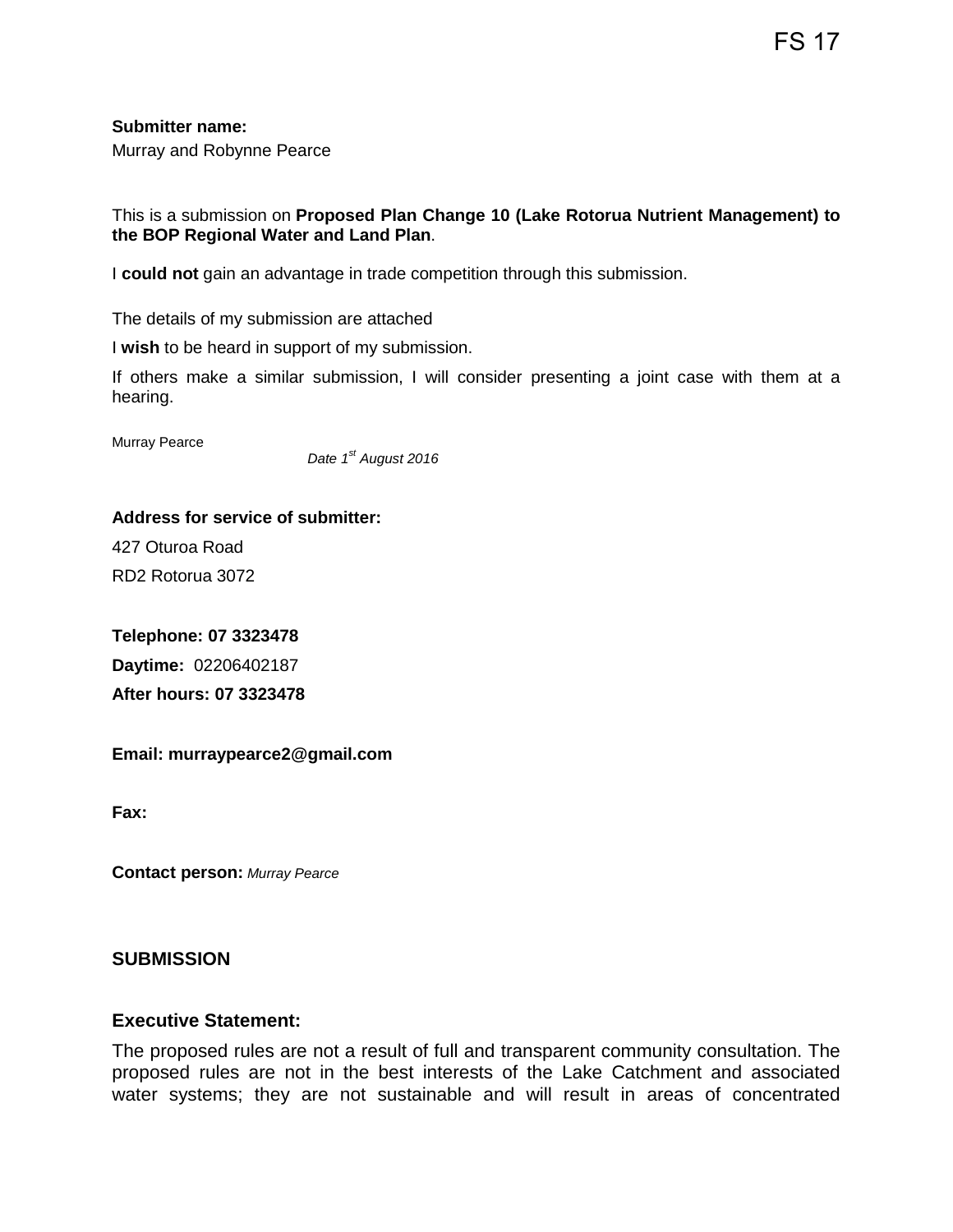ecological and water damage. The proposed rules are a reflection of current land users vested interests and lobbying.

## Supporting Argument

Only after the threat of legal action did the Regional Council widen the access to the public for consultation. However, this process was not to to facilitate alternatives but rather to defend "proposed rules" that had been arrived at after a lengthy period of lobbying by sector usage. The "proposed rules" were never about putting in place a set of rules that would future proof our Lake and Lake Catchments. The "proposed rules" were always about protecting vested interests of a small number of catchment residents and landusers.

The consultation process was fatally flawed as no derivation from the established council plan of action was considered. Issues that have precedence in Environmental law were not considered at all. The responses offered by council staff to submitters concerns during this forced peiod of consultation were both cynical and ill informed.

Land Use Capacity was dismissed in the open consultation process because of the stated reseason; that it would cause too much disruption to current land users. No details were forth coming and therefore no possible future changes were discussed openly or transparently. Current land use has been locked in and current sector land users protected. The publised rules are a clumsy attempt at appeasing lobby groups and a stated intention of an arithmetic reduction of Nitrogen loading of our Lake by Regional Council.

The Rules as they are proposed at the moment, force the majority of land owners and users in the catchment, to subsidise the established poor land management practices of commodity producing industries such as Dairying. The rules give special rights and previleges to activities that have an established history of preventible Nitrogn leaching. The proposed levels of Nitrogen leaching for established intergenerational polluters are unfair, environmentally unsustainable and unneccessary.

\*\*\*\*\*

The proposed rule changes talk about Phosphate leaching. However, the proposed rues do not put in place land management practice laws that would contain phosphate from processes like harvesting plaintation forests.

The proposed Rules target small land holdings over 5 Hectares to gain the required Nitrogen reduction that allows the major sources of Nitrogen entering the catchment to pollute at unsustainable levels. The proposed rules will result in neighbouring properties on the same LUC catorgory land being entitled to use their land in vastly different ways. These rules are based on protecting present sector uses not possible future. The proposed rules prevent the growing of commercial crops and fodder on small blocks. However, the proposed rules are so one sided that theypermit the importation of fodder from catchments outside the catchement of Lake Rotorua. They even allow the importation of PKE from tropical sources where diseases like foot and mouth are prevalent. The proposed rules allow the catchment to be used as a feed pad using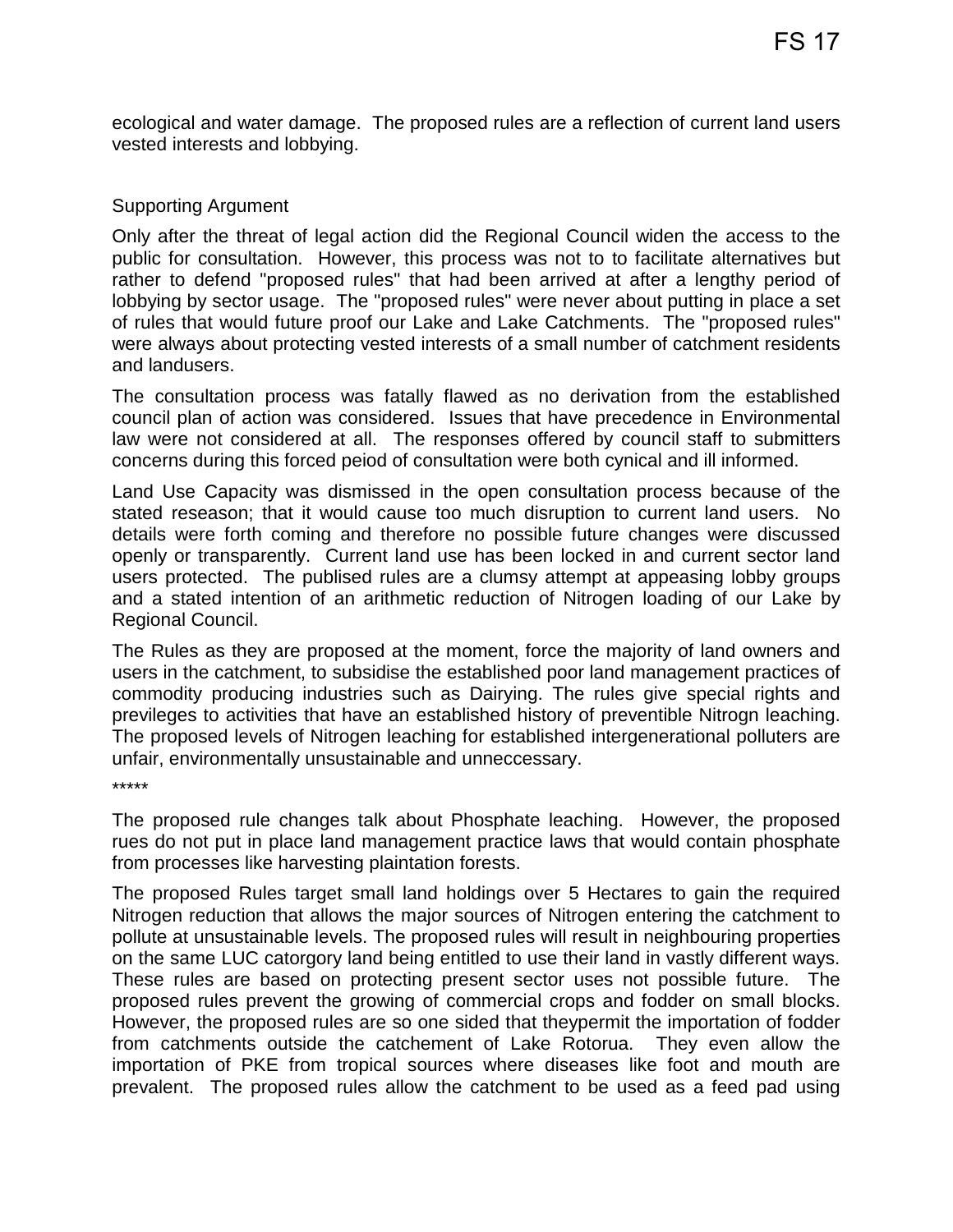outside fodder sources, yets disallows the small in catchment blocks to provide in catchment fodder for in catchment feeding.

We propose that the rules be ammended to state that all fodder consumed in the catchment be produced within the catchment. This would allow small blocks to be supported financially by the large fodder consumers and not penalised.

The rules will result in pockets of intense leaching and do not provide any mechanism of local ground water contamination monitoring or control. The issue of water sourcing from wells in these pockets of intensive pollution is not consisdered at all in the proposed rule changes. The issue of public health is completley ignored so that there is no information about how dangerous the groundwater within these areas of intense pollution are becoming. The Regional Council is ignoring established science and precedence in this matter.

We propose that ground water monitoring from well and seeps from different depths be monitored and reults punblished as a matter of community health and common sense. The areas to be monitored are those downstream from known high leaching activities

The trading of Nitrogen credits will further intensify the issue of pockets of pollution. Trading in pollutants is abhorent and just allows the continuation of pollution. The rules should be rewarding reduction in pollution only. The rate payers should not be putting in place mechanisms that reward some financially and not others. The trading in Nitrogen is an artificial and not environmentally benefitting construct. It is simply a mechanism that benfits the wealthy at the expense of the environment.

We propose that Nitrogen Allowances be establised by LUC values only. That these allowances be non transferrable and only changed if the land itself changes. Nitrogen Allowances based on previous pollution records - "grandparenting" have no environmental worth. In fact such allowances are environmentally damaging and go in the complete opposte direction of the stated Environmental intent of Council.

The Proposed rules take no account of the damage being down to soil structure from intense stocking in the permitted high leaching areas. It is well known and published by NZ Government Agencies that intensive stocking is damaging the ecological viability of the affected soils. The future and more sustainable uses of these soils is being compromised by the proposed rules that favor poor land managment. The proposed rules only mention limiting stocking rates on small blocks. It ignores the damage being done on large dairy units. The rules not only discriminate in favor of the intensive poorly land managed dairy operations they are also closing down future more sustainable and profitable land uses.

We propose that stocking limits be imposed on all land users in the catchment. The rules should reflect the environmental stewardship of the catchment. The proposed rules reflect a disregard for water quality for the benefit of high producing low profit (at the best of times) commodity owned businesses of a few.

The proposed rules do not consider the very nature of the business of Land Users they are protecting and forcing others to subsidise. Plantation Forestry and **INDUSTRIAL DAIRY** Industires are commodity industries. When prices are high for these commodities then these businesses must increase production to take advantage of the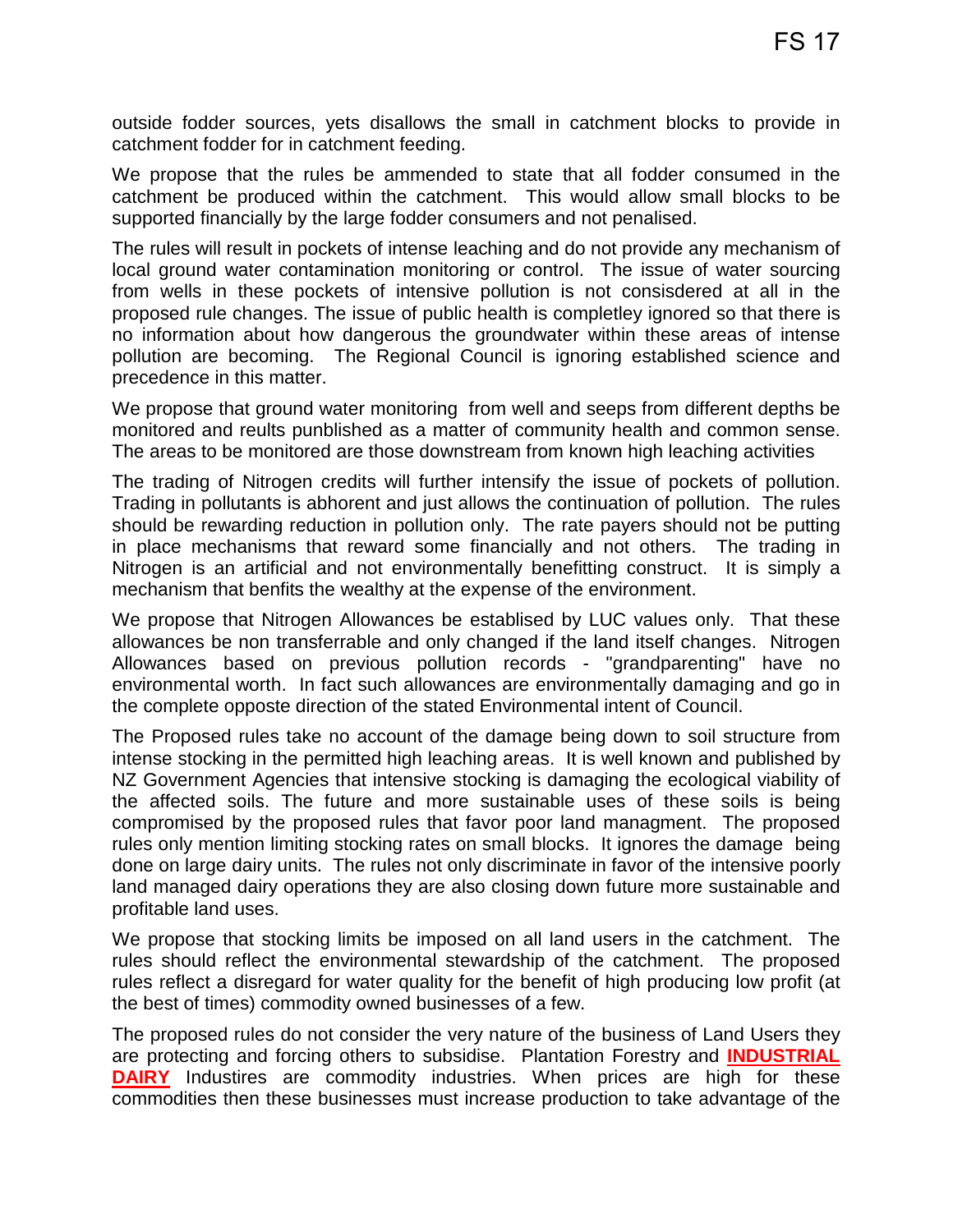higher commodity prices. Unless the fines are extremely high or enforcment extremely quick and effective then these commodity produers will increase production and therefore environmental damage.

**The INDUSTRIAL INTENSIVE DAIRY INDUSTRY is now in its third season of not breaking even. It takes three years for a more economically viable option of organic dairy to be established. The BOPRC has funds available that could help catchment Industrial Dairy operators to convert. Organic dairy is paying more than twice industrial and conversion to organic would take the pressure off our catchment as far as nutrient run off is concerned. We propose that an Organic Catchment be declared for the Lake Rotorua catchment and that funds allocated by central government to help with mitigation of N leaching be used to assist all land users in the catchment to convert to ORGANIC.**

We propose that the rules include stated mechanisms that will stop commodity produers increasing production that increases pollution during periods of high commodity prices.

## Conclusion:

The Proposed rules have been arrived at through lobbying from current land use sector groups. They are not written with future and environmental interests at their heart. They are a cynical attempt at reducing Nitrogen loading in our Lake Catchment whilst protecting the financial interests of those who in recent years intensified their pollution activities, whilst knowing that the consequences would be environmently damaging.

The proposed rules are unfairly discriminating in favour of a few influencial land owners. The rules force the majority of land owners in the catchment to subsidize the polluting activities of a few. They allow the polluters to use the catchment as a feed pad using fodder produced outside the catchement and thus importing Nitrogen into the catchement from outseide sources. At the same time the rules stop small block owners from growing fodder crops that they could on sell to others within the catchment. The proposed rules therefore divide the community into the polluters and those being forced to subsidize the polluters. This is not the overall interest of the community or the Lakes.

In proposing these rule changes the Regional Council fails in its duty to the majority of catchment stakeholders. In its attempt to facilitate high producing commodity producers it is also failing in its duty to put in place pragmatic effective long term protection for the Rotorua Lakes.

If these rules are put in place by the Regional Council then they will be leaving a cost and legacy to future generations to fix the damage caused and rewrite rules that have vision and direction. We should expect more from our elected representitives.